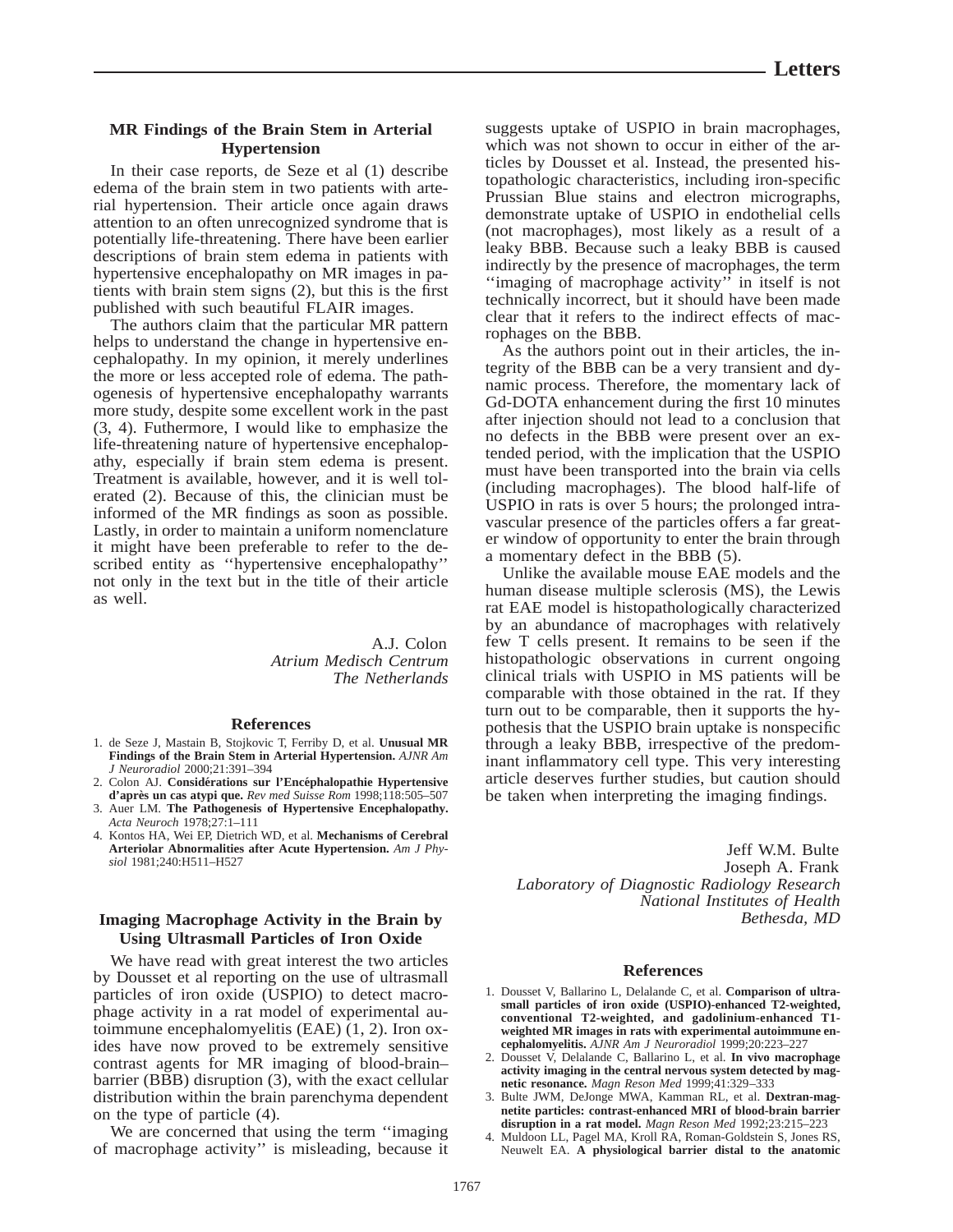**blood-brain barrier in a rat model of transvascular delivery.** *AJNR Am J Neuroradiol* 1999;20:217–222

5. Xu S, Jordan EK, Brocke S, et al. **Study of relapsing remitting experimental allergic encephalomyelitis SJL mouse model using MION-46L enhanced in vivo MRI: early histopathologic correlation.** *J Neurosci Res* 1998;52:549–558

#### *Reply*

Bulte and Frank raise interesting questions about the positioning of USPIO in diseases in which macrophages are involved.

First, the cells that are displayed in the articles are clearly not endothelial cells, because they are located behind the basal membrane, which is the anatomic frontier used to differentiate endothelial cells and so-called pericytes from nonendothelial cells. They also have the typical form of macrophages; ie, they are ameboid, their cytoplasms are full of vesicles, and they have a large nucleus. Furthermore, the histologic examination with ED I antibody macrophage markers overlaid the sites of the abnormal signal on images.

Second, the images were performed 24 hours after IV injection, which is five times that of the blood half-life of the USPIO in rat. We agree with Bulte and Frank that the iron particles may have crossed the BBB during this window, but no particles were detectable in the extracellular space at the 24-hour electron microscopy examination. As we pointed out in the articles, an active cellular uptake of USPIO is necessary for the particles still to be present in the parenchyma after five blood half-lifes. We also agree with Bulte and Frank that endothelial cells capture USPIO, although CNS endothelial cells have less capabilities of phagocytosis than other endothelial cells. It, however, is not the predominant phenomenon in models in which macrophages are involved (1–5). Macrophages are known to have the highest USPIO uptake, far beyond any other cells (6). This is well demonstrated for MR lymphography, where normal lymph node macrophages are filled by iron particles 24 hours after IV injection (7). In EAE, 24 hours after IV injection of USPIO, the major uptake is realized either by activated microglia (intrinsic macrophages) or by blood monocytes or both that have transported the USPIO (Trojan horse) in the site of inflammation through the BBB (1).

Third, it is very well known and established that macrophages are involved in all steps of the development of MS lesions (between 1997 and 1999, more than 140 scientific published articles were related to macrophages in MS). Macrophages accompany the lymphocytes during inflammation, they remove the myetin debris (lipid-laden macrophages), and they are present during the process of myelin repair (8). In such conditions, USPIO imaging may work on MS patients to display the lesions in which macrophages are active.

Fourth, in references 3 and 4 cited by Bulte and Frank, the animal models are traumatic (freezing) and osmotic models of BBB rupture, models in

which macrophages are lacking. Furthermore, in those experiments, imaging and histologic analysis were performed within 60 minutes after USPIO injection, which is very different from the 24 hours that we have proposed. Interestingly, in those experiments, USPIO were located on the basal membrane. Thus, this gives credit to the fact that macrophages are required to make the USPIO enter the brain parenchyma after several hours. In reference 5, quoted by Bulte and Frank, a mouse EAE model was tested and Xu et al noted that USPIO could be detected on Prussian blue iron stain in the vascular endothelium, the perivascular space, and in macrophages within perivascular cuffs and areas of inflammation and demyelination. Bulte and Frank are coauthors of the article. It is interesting to note that the MR studies were performed 6 hours after IV injection. In one rat only, they have performed an MR study 24 hours after injection, and they did not observe abnormalities. I would recommend to perform MR and histologic studies 24 hours after US-PIO injection in more animals. With this scanning delay, I would not be surprised that USPIO will be found in macrophages and at much lower levels in the vascular endothelium. The scanning delay is critical for performing macrophage activity imaging (3).

USPIO will be available for human use soon, and it will be of a great interest to investigate the potential of this technique in diseases with active macrophages.

Vincent Dousset M.D., Ph.D. *Laboratory of Myelin Diseases Neurobiology University Victor Segalen Bordeaux 2 Bordeaux France*

#### **References**

- 1. Dousset V, Ballarino L, Delalande C, et al. **Comparison of ultrasmall particles of iron oxide (USPIO) T2-weighted, conventional T2-weighted and gadolinium-enhanced Tl-weighted MR images in rats with experimental autoimmune encephalomyelitis.** *AJNR Am J Neuroradiol* 1999;20:223–227
- 2. Dousset V, Delatande C, Ballarino L, et al. **In vivo macrophage activity imaging in the central nervous system detected by magnetic resonance.** *Magn Reson Med* 1999;41:329–333
- 3. Dousset V, Gomez C, Petry KG, Delalande C, Caille´ JM. **Dose and scanning delay using USPIO for central nervous system macrophage imaging.** *MAGMA* 1999;8:185–189
- 4. Ruehm SG, Quick W, Corot C, et al. **MR imaging of atherosclerotic plaque with ultrasmall super paramagnetic iron oxide (USPIO) in hyperlipidemic rabbits.**Proceedings of the International Society for Magnetic Resonance in Medicine 1999;81 (Author please provide day, month, and site of conference.)
- 5. Hauger O, Delalande C, Trillaud R, et al. **MR imaging of intrarenal macrophage infiltration in an experimental model of nephrotic syndrome.** *Magn Reson Med* 1999;41:156–162
- 6. Weissleder R, Cheng H-C, Bogdanova A, et al. **Magnetically labeled cells can be detected by MR imaging.** *JMRI* 1997;7:258–263
- 7. Guimareas R, Clément O, Bittoun J, Carnot F, Frija G. MR lym**phography with superparamagnetic iron nanoparticles in rats: pathologic basis for contrast enhancement.** *AJR Am J roentgenol* 1994;162:201–207
- 8. S. Bru¨ck W, Sommermeier N, Bergmann M, et al. **Macrophages in multiple sclerosis.** *Immunobiology* 1996;195:588–600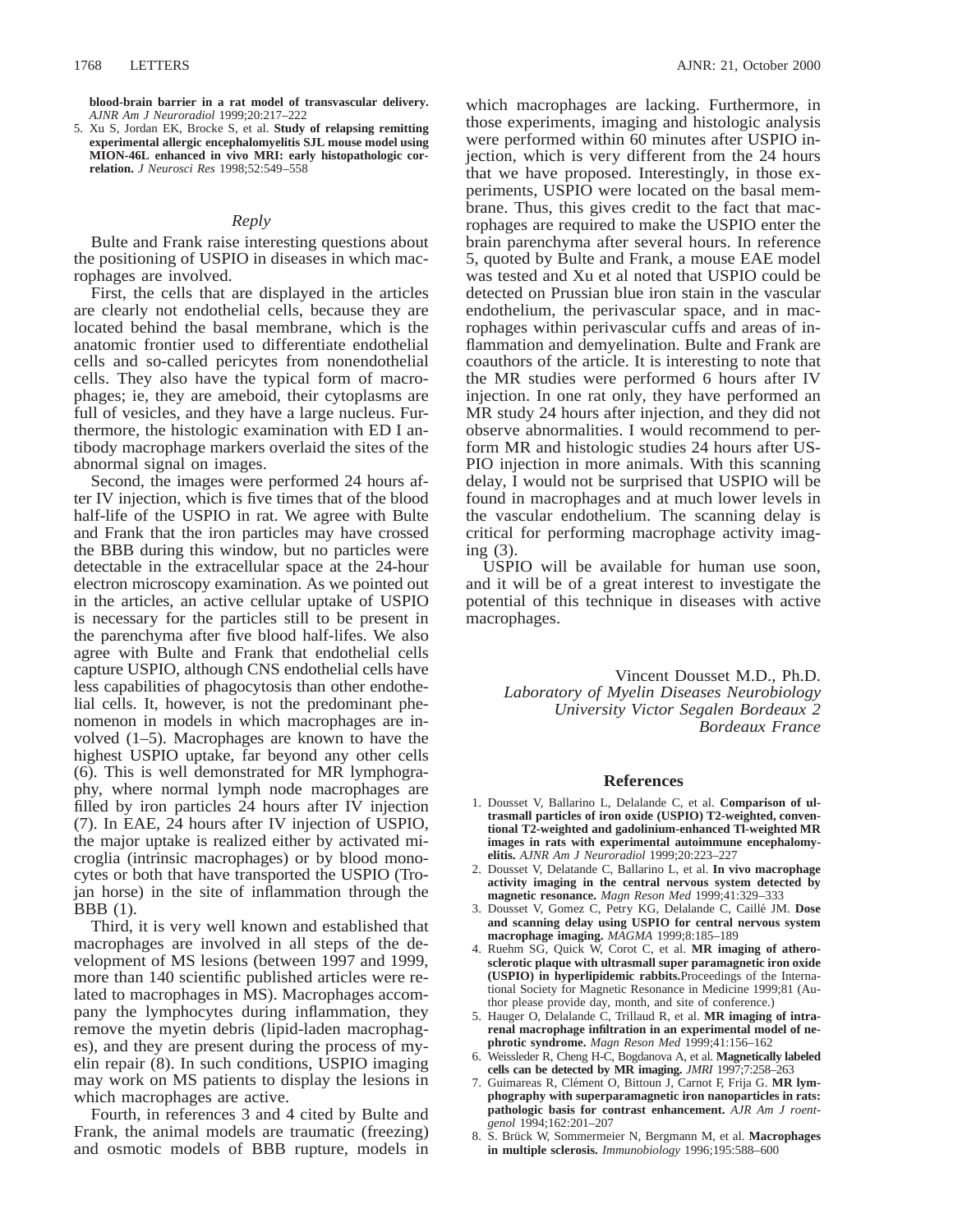## **In Re: Histologic and Morphologic Comparison of Experimental Aneurysms with Human Intracranial Aneurysms**

A fundamental precept in education and science is that errors and misleading statements should not go unchallenged. This commentary aims to draw attention to unwarranted conclusions, methodological deficiency, and misrepresentations of the literature in two recent experimental investigations extolling the elastase infusion model of intracranial aneurysms (1, 2).

Cawley et al (1) produced 15 aneurysms in rabbits using the proximal 0.75 cm of the external carotid artery which was ligated distally. A catheter from the femoral artery inserted 0.5 cm into the sausage-shaped arterial stump was fastened by a cinch tie at the origin of the artery and the ''aneurysm'' emptied of blood was infused with varying doses of porcine pancreatic elastase for 45 minutes. The cinch tie and catheter were then removed and the femoral artery was ligated. The ''aneurysms'' were harvested 2 to 12 weeks postoperatively and only six were patent. Histologic loss of the elastic tissue, inflammatory cell infiltration, smooth muscle cell hyperplasia, and intimal fibrosis were found in all ''aneurysm'' walls, which allegedly were otherwise of normal arterial architecture. This contention could not be confirmed from the low magnification photomicrographs provided. Similar infusion of a segment of rat aorta by Halpern et al (3) resulted in dramatic medial necrosis, loss of both elastin and collagen, and a conspicuous pleomorphic inflammatory cell infiltration, increasing significantly during the 6 days of the experiment. Over this time, a dramatic activation of multiple endogenous proteinases was found, though these may have been associated with resolution and repair of the damage rather than pathogenic activity, causing dilatation of the severely damaged wall.

Cawley et al (1) were not justified in claiming to have produced true arterial saccular aneurysms with degeneration of elastic laminae or that the aneurysm more closely approximated the pathophysiology of naturally occurring cerebral aneurysms. The endothelium in the arterial stumps was allegedly ''undisturbed'' despite the dissection, two ligatures, elastase infusion, anoxia for 45 minutes, and insertion and withdrawal of the catheter. No attempt was made to confirm the absence of traumatic artifact or to assess the effect of the perfusate on the endothelium. Thrombosis in 60% of their specimens contradicts their allegation of normal endothelium.

Rabbits in which aneurysms were produced bilaterally would be quite unacceptable for long-term studies because of the possible long-term deleterious secondary hemodynamic effects of bilateral internal carotid and femoral artery ligation.

In their second study (2) two experimental models of aneurysms were compared with human in-

tracranial aneurysms. The first model consisted of blind stumps of four ligated extracranial rabbit arteries created using the same elastase infusion technique as previously (1), a procedure far removed from the physiological conditions in which cerebral aneurysms develop and progress. There were no control animals. The severity of cellular and matrix damage incurred was unknown and histologic detail inadequately demonstrated. Such tissue requires more than an allocation of 2 weeks to recover, and the absence of intimal proliferation after such treatment is not surprising. The lesions in no way remotely resemble human cerebral aneurysms. The "thin wall" was actually thicker than that of the internal carotid artery in their photomicrograph and the discussion of thrombus and clot suggests confusion and lack of understanding of the structural differences. Thrombus does not form in a blind culde-sac ex vivo in the absence of flow.

Experimental venous pouch aneurysms (the second model) in adult pigs had thick walls, as expected in such a large animal (2). To suggest that gross fibromuscular intimal proliferation had developed and extended throughout the wall within 2 weeks is not believable. This is particularly so in view of considerable inflammatory cell infiltration and a prominent and intact internal elastic lamina and media were observed throughout the pouches. Substantial thrombosis was present in two venous pouch aneurysms, yet patency was alleged to be excellent in all four. The reported extensive mural inflammatory cell infiltration and thrombosis at 2 weeks are suggestive of severe damage, infection, or trauma. Significant mural thickening in venous pouch aneurysms occurs over several months as elastic tissue and muscle progressively disappear  $(4-7)$ .

Fashioning an aneurysmal sac of a thin-walled vein in any species variously as a lateral, berry or fusiform (or spherical) aneurysm reproduces the hemodynamic conditions found in humans. Using a thin-walled vein of viable tissue is more physiological and valid for long-term experimental observations than their first model (1). The wall would be stronger (ie, more fatigue resistant) than that of weak-walled, early, spontaneous cerebral aneurysms in humans. Though the walls usually heal rapidly postoperatively as did control arteriotomies and phlebotomies in the same animals, aneurysms progressively develop atherosclerosis (histologically [4–7] and ultastructurally [8]), and complications including mural tears, thrombi, and rupture over time (4, 5). Such changes do not represent adaptation but are responses to the degenerative effects of intraaneurysmal hemodynamic stresses.

Models must be suitable for studies of aneurysmal growth and behavior under physiological conditions analogous to those in humans. The authors (2) incorrectly alleged venous pouch aneurysms do not manifest the mural changes of true arterial aneurysms nor are their postoperative changes of only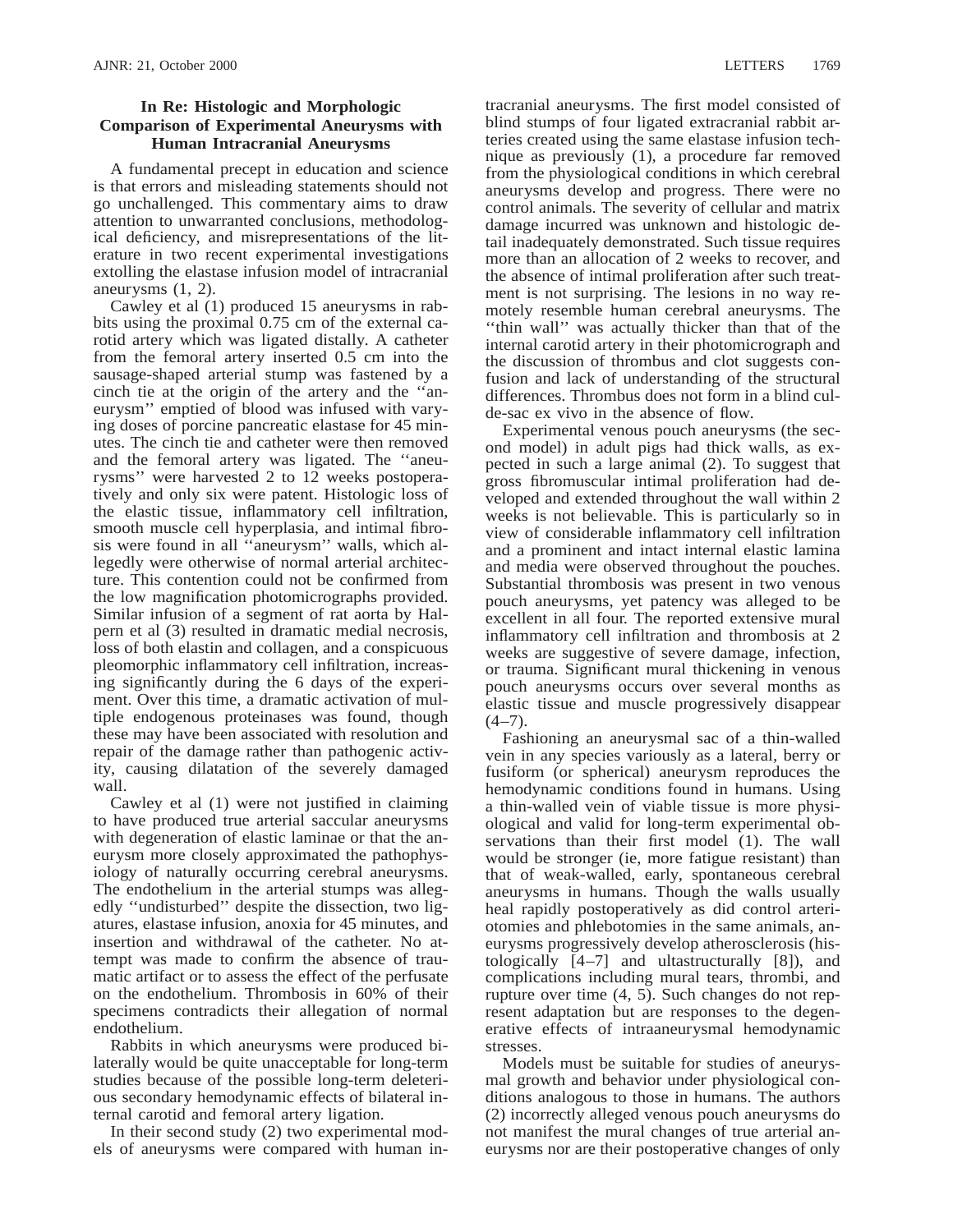2 weeks' duration indicative of behavioral changes in aneurysm models. I have never stated that venous pouch aneurysms develop extreme intimal proliferation within 2 weeks or that they progress to near obliteration. The authors also allege I denied enlargement of venous-pouch aneurysms when this is not correct  $(5)$ .

In the second study (2), their knowledge of the structure of cerebral aneurysms is deficient, and expertise is not acquired from examining nonserial sections of five small sacs. Mural thickness in human aneurysms of the dimensions discussed varies substantially with site and plane of section. It is my opinion, based upon study of serial sections of 154 human cerebral aneurysms (9, 10), that the description and measurements of Abruzzo et al (2) are erroneous and reference 10 provides photomicrographs of 15 human cerebral aneurysms and of other small developing aneurysms. To allege intimal thickening is universally absent in human cerebral aneurysms is also false. A characteristic feature of cerebral aneurysms is intimal proliferation, which is a secondary formation with no media between it and the thinned adventitia. This was the feature that correlated with the medial raphes at branch sites and was used to provide spurious support to the now obsolete ''congenital theory'' (11). The loss of the internal elastic lamina and underlying media constitutes an ''atrophic'' lesion of atherosclerosis produced by the enhanced hemodynamic stress (12). The early elastic elements in the compensatory mural thickening (proliferative lesion of atherosclerosis) that follows is intimal proliferation in which the early elastic element soon undergoes progressive degeneration, as occurs in tiny experimental or naturally occurring aneurysmal sacs.

Mural thickness of the berry aneurysm wall at the neck or base differs according to the plane of section, tapering when the fork is cut longitudinally to provide Y-shaped sections, but not when cut in a plane at a right angle to the latter, as seems to be the case in the five human aneurysms of Abruzzo el al (2). Their Figure 5C does not appear to be a recently ruptured sac as alleged. The two large organized thrombi that incompletely filled the sac indicate the primary leakage was not recent, the mural thickness at that site being more than twice the mural thickness at any other location.

Cerebral berry aneurysms in humans develop and enlarge slowly over years (11) and neither of these experimental models (1, 2) reproduces the pathophysiological conditions occurring in the production of the human lesion nor can either be used to deduce their etiology.

The mean of three wall measurements does not represent the mean mural thickness of any aneurysm type. To compare mural thickness of three different aneurysmal types involving three different vessels in three different species and sizes of animals serves no useful purpose, and like other methodological deficiencies, is at variance with sound investigative procedure. Cawley et al and Abruzzo et al (1, 2) published articles with poor design, misrepresentation of the literature, and little cognizance of the scientific method. In addition, my name was spelled incorrectly eight times (text and references) (2). More importantly, the conclusions and generalizations were unwarranted and misleading.

> WE Stehbens, MD *University of Otago Wellington School of Medicine Dept. of Pathology Wellington South, New Zealand*

#### **References**

- 1. Cawley CM, Dawson RC, Shengelaia G, Bonner G, Barrow DL, Colahan ART. **Arterial saccular aneurysm model in the rabbit.** *AJNR Am J Neuroradiol* 1996;17:176–1766
- 2. Abruzzo T, Shergelaia GG, Dawson RC, Owens DJ, Cawley CK, Gravanis MB. **Histologic and morphologic comparison of experimental aneurysms with human intracranial aneurysms.** *AJNR Am J Neuroradiol* 1998;19:1309–1314
- 3. Halpern VJ, Nackman GB, Gandhi RH, et al. **The elastase infusion model of experimental aortic aneurysms: synchrony of induction of endogenous proteinases with matrix destruction and inflammatory cell response.** *J Vasc Surg* 1994;20:51–60
- 4. Stehbens WE. **Chronic changes in the walls of experimentally produced aneurysms in sheep.** *Surg Gynec Obstet* 1979;149: 43–48
- 5. Stehbens WE. **Histological changes in chronic experimental aneurysms surgically fashioned in sheep.** *Pathology* 1997;29: 374–379
- 6. Stehbens WE. **Chronic changes in experimental saccular and fusiform aneurysms in rabbits.** *Arch Pathol Lab Med* 1981;105: 603–607
- 7. Stehbens WE. **Chronic vascular changes in the walls of experimental berry aneurysms of the aortic bifurcation in rabbits.** *Stroke* 1981;12:643–647
- 8. Stehbens WE. **The ultrastructure of experimental aneurysms in rabbits.** *Pathology* 1985;17:87–95
- 9. Stehbens WE. **Histopathology of cerebral aneurysms.** *Arch Neurol* 1963;8:272–285
- 10. Stehbens WE. **Pathology of the Cerebral Blood Vessels.** St Louis, Missouri: CV Mosby,1972:351–470
- 11. Stehbens WE. **Aneurysms.** In: *Vascular Pathology.* Stehbens WE, Lie JT, Eds. London, England: Chapman & Hall;353–414
- 12. Stehbens WE. **Atherosclerosis and degenerative diseases of blood vessels.** In: *Vascular Pathology.* Stehbens WE, Lie JT, Eds. London, England: Chapman & Hall;175–269

## *Reply*

Recent clinical reports have indicated an aneurysm recurrence rate of 15% following Guglielmi detachable coil (GDC) embolization (1). Future research must emphasize the development of biologically active embolization devices, which accelerate endoluminal fibrosis in cerebral aneurysms, to prevent recanalization. While animal studies employing vein pouch aneurysms have consistently revealed complete fibrous organization of endoaneurysmal thrombus within 6 months of GDC embolization, several human investigations have revealed persistence of unorganized thrombus in cerebral aneurysms for as long as 8 months (2–5). This discrepancy has raised serious questions about the validity of the vein pouch aneurysm model in neurointerventional research. Studies have shown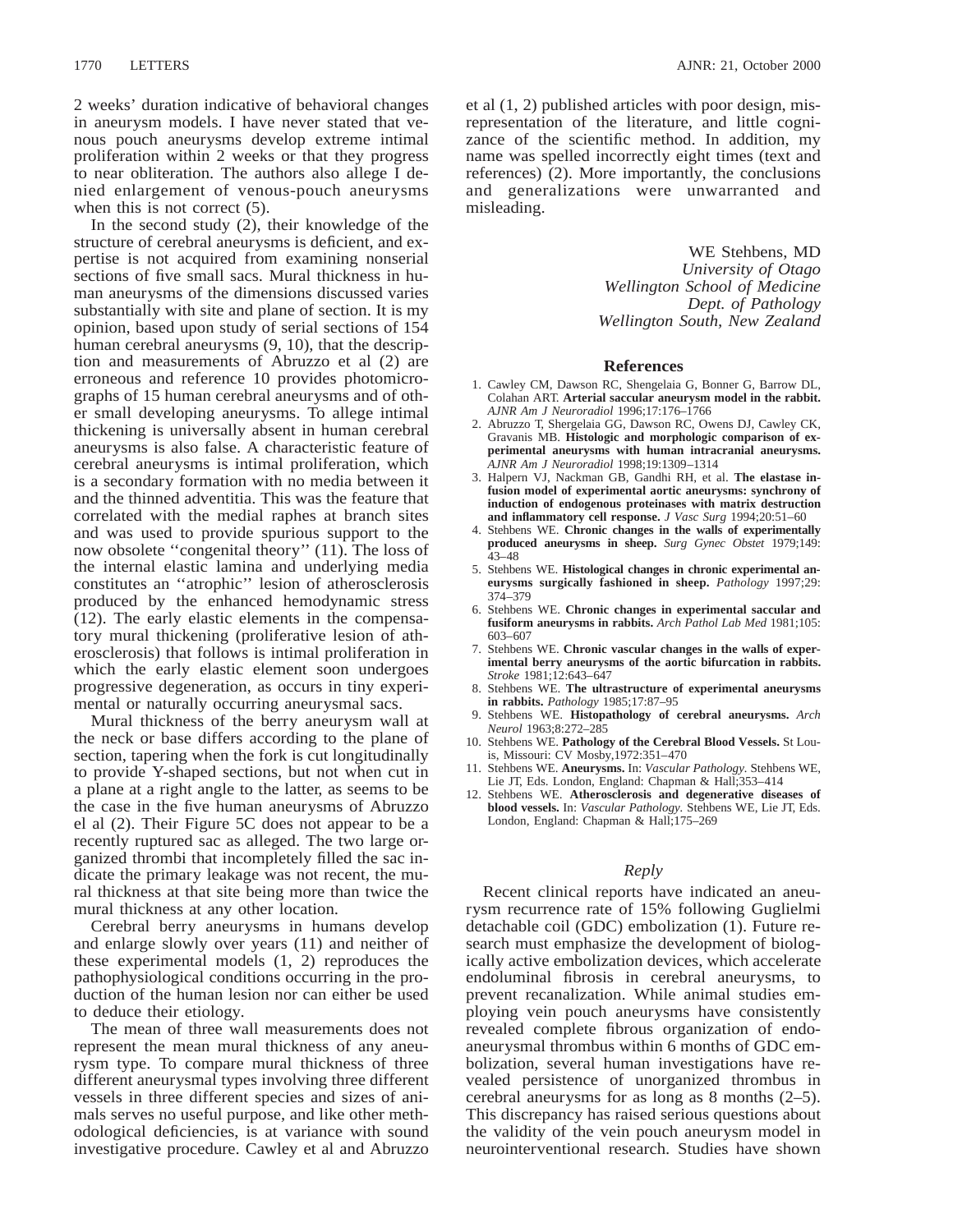

Fig 1. Longitudinal cross section of the wall of a human cerebral aneurysm (hematoxylin and eosin). A, Original magnification  $\times$ 20. B, Original magnification  $\times$ 40.

that vein pouch aneurysms have similar histologic responses to embolization devices, whether or not the devices are modified with biologically active materials (6). The results may simply reflect the exhuberant fibrous tissue reaction of a healthy surgical wound to implantation of a foreign body. Current research objectives require a valid aneurysm model that can be easily reproduced.

Although the elastase infusion model does not approximate the pathophysiology of cerebral aneurysms in humans, neither does the vein pouch aneurysm model. Physiologic aneurysm models have been described by Hashimoto et al (7); however, these models are not practical for the study of endovascular occlusion devices. The rat model consists of vessels, and aneurysms too small to permit endovascular embolization. The primate model is impractical as a result of the long latency period for aneurysm formation (1 year). In addition, both of Hashimoto's models are inefficient, resulting in aneurysm formation in only 10–40% of animals.

Stehbens doubts that aneurysmal arterial lesions can be created with elastase. Numerous investigators have reported the formation of aneurysms following elastase digestion of the arterial wall (8– 11). Although Cawley et al did not use controls to assess the effects of elastase and exclude the possibility of traumatic artifact, the controlled series of experiments recently conducted by Cloft et al (9, 11) should dispel any notion that the morphologic and histologic changes produced by elastase infusion represent a form of artifact.

Although, Stehbens contends that ''fashioning an aneurysmal sac'' as a ''lateral, berry, or fusiform aneurysm reproduces the hemodynamic condition found in humans,'' laboratory studies conducted by Strother et al (12) have proven otherwise. In experimental terminal and bifurcation aneurysms, Strother et al found rapid flow, without vortex formation or endosaccular stasis. In contrast, they found central vortex formation with prolonged endosaccular stasis, lasting up to several minutes, in side-wall aneurysms. Kerber et al (13) illustrated how the orientation of the aneurysmal ostia to slipstream vectors in the parent artery determine whether or not an incompletely occluded aneurysm will continue to grow and rupture. Graves et al (14) have shown that hemodynamic forces strongly affect the compaction and migration of embolic agents in the sac of experimental aneurysms. The



FIG 2. Longitudinal cross section of the wall of a swine vein pouch aneurysm (hematoxylin and eosin). A, Original magnification  $\times$ 20. B, Original magnification  $\times$ 40.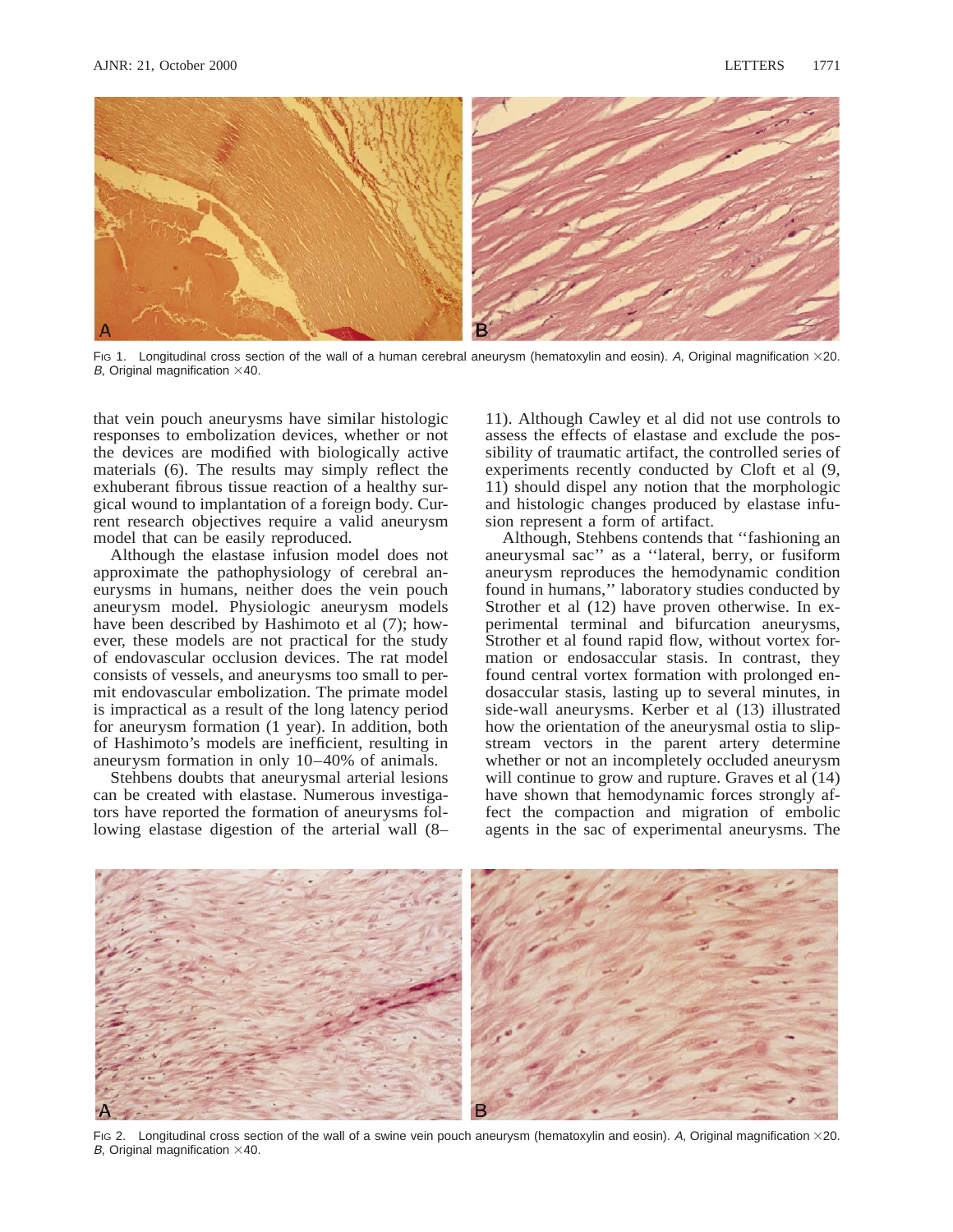technical success of embolization in a side-wall model cannot be extrapolated to the clinical setting because the hemodynamic vectors that effect coil migration, coil compaction, persistent flow into incompletely occluded sacs, and formation of thromboemboli are disparate.

We did not allege that Stehbens denied enlargement of vein pouch aneurysms. We did indicate that his reports of enlargement contradicted the findings of other investigators (8). Although Stehbens claims that he observed progressive enlargement of vein pouch aneurysms, he never performed serial angiography (15–17). Others have failed to demonstrate expansion of vein pouch aneurysms when serial angiography was performed (18).

A major difference between human cerebral aneurysms and vein pouch aneurysms that cannot be easily reconciled is the vast difference in saccular structure. Human cerebral aneurysms are thin walled, acellular structures (Fig 1A and B). Although Stehbens argues that the morphologic measurements of human aneurysms we reported are erroneous, our measurements agree closely with those published by Suzuki and O'Hara (19) in their study of 45 human cerebral aneurysms. Although it is true that the walls of some aneurysms thicken as the sac undergoes expansion, and mural tears develop, leading to the intramural deposition of fibrin and foci of intimal hyperplasia, most cerebral aneurysms possess strikingly acellular sacs (19, 20). Stehbens (21) has previously reported that ''larger and presumably older sacs usually had relatively acellular walls''. It is misleading to suggest that intimal hyperplasia within aneurysms is ''characteristic.'' In striking contrast, the walls of vein pouch aneurysms are uniformly cellular (Fig 2A and B). When comparing vein pouch aneurysms to human cerebral aneurysms, it is particularly troublesome that 27% of the vein pouch aneurysms in one series reported by Stehbens underwent osseous metaplasia (17).

Stehbens denies stating that intimal proliferation develops in vein pouch aneurysms within 2 weeks. However, he has previously published that ''within 2 weeks, there was considerable intimal thickening of the sac wall with stellate cells and abundant intercellular matrix as if edematous'' (15). Furthermore, according to his own observations, vein pouch aneurysms developed ''hypertrophy of medial bundles of muscle'' within 2 weeks of grafting (15). Stehbens also wrote that within 11 days ''intimal thickening was present in both venous and arterial segments of the aneurysm'' (17). Other investigators have reported that intimal hyperplasia in vein grafts develops as early as 3–5 days after grafting, and increases rapidly during the first 7 days (22).

Regarding the criticism that interspecies comparison of pathologic models is without meaning, we would like Stehbens to consider that all animal models of disease are developed for comparison to the human condition. We have selected rabbits as

the species for our elastase aneurysm model because the carotid artery approximates the size of the human middle cerebral artery, enabling a more realistic assessment of microcatheter interventions. We employed the swine vein pouch aneurysm in our study because it has become entrenched in the literature as the favored model. We believe that creation of vein pouch aneurysms in rabbits is more difficult and less reliable. In a rabbit model of vein pouch aneurysms, Spetzger et al reported a 24% operative mortality, a 24% technical failure rate secondary to thrombosis of the parent artery, and procedure times routinely exceeding 3 hours (18). Currently, in our laboratory, rabbit carotid artery aneurysms are created in less than 60 minutes by using elastase infusion, with uniform technical success and minimal mortality.

Stehbens points out that our recent comparison of experimental aneurysms to human intracranial aneurysms was without controls. We hope that our readers understand the difference between a comparative study and a controlled scientific experiment, and appreciate that each is a form of scientific inquiry. Stehbens suggests that the human aneurysm depicted in Figure 5 of our recent report could not have ruptured ''recently,'' since it contained organizing thrombus near the rupture site. However, organization of the thrombus that seals the site of rupture in human cerebral aneurysms is completed within 3 weeks (19). Stehbens confuses the meaning of angiographic patency by criticizing our reporting of ''excellent patency'' as being inconsistent with our microscopic findings (8). We have used the terms thrombus and clot to describe the material in the lumina of vein pouch aneurysms, since the material has features of both. We stand by our study design and results. We would like to apologize for any spelling errors and paraphrases that may have been perceived as misquotes.

> Todd Abruzzo, M.D. Harry J. Cloft, M.D., Ph.D. George G. Shengelaia, M.D. *Emory University School of Medicine Atlanta, Georgia*

### **References**

- 1. Byrne JV, Sohn MJ, Molyneux MB. **Five year experience in using coil embolization for ruptured intracranial aneurysms: outcomes and incidence of late rebleeding.** *J Neurosurg* 1999; 90:656–663
- 2. Guglielmi G, Vinuela F, Sepetka I, et al. **Electrothrombosis of saccular aneurysms via endovascular approach. Part I: Electrochemical basis, technique and experimental results.** *J Neurosurg* 1991;75:1–7
- 3. Mawad ME, Mawad JK, Cartwright J, Jr, et al. **Long term histopathologic changes in canine aneurysms embolized with Guglielmi Detachable Coils.** *AJNR Am J Neuroradiol* 1995; 16:7–13
- 4. Tenjin H, Fushiki S, Nakahara Y, et al. **Effect of Guglielmi Detachable Coils on experimental carotid artery aneurysms in primates.** *Stroke* 1995;26:2075–2080